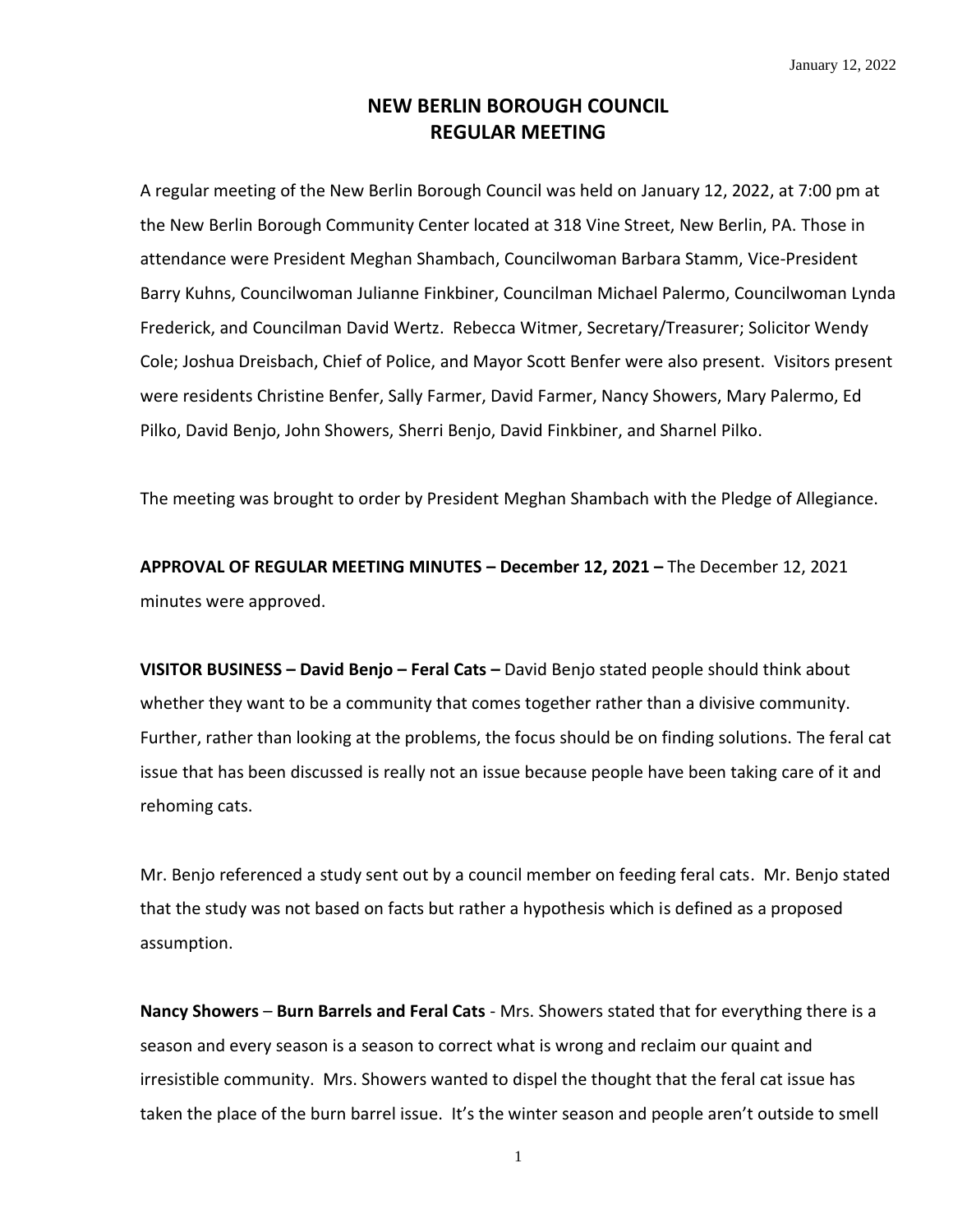the burn barrels nor are they outside to hear the noise from burning rubber and roaring and revving of passing vehicles. Those issues are still there and will be addressed but not by her tonight. This meeting is to spotlight the citizens maintaining feline colonies which are now under control.

Mrs. Showers stated that on January 29<sup>th</sup> there will be a meet and greet with furry friends event at the town bookstore where some furry friends will be available for adoption on Saturday. Various organizations have donated gift certificates to be given away at the event.

**COMMITTEE REPORTS – – Fire Company Liaison – FEMA Grants –** Councilman David Wertz stated the Fire Company grants were approved but, other than that, there is nothing else to report.

**Feral Cat Committee –** President Meghan Shambach formed a feral cat committee consisting of Michael Palermo, Julianne Finkbiner, and Barry Kuhns. President Shambach stated that, by no means, is this committee to explore a change in the current animal ordinance but, rather, they are to report to council the research they found. The focus of the committee research is as follows:

-Researching official TNR programs -Researching similar government bodies ordinances and programs -Interview local rescues that act as a recognized TNR organizations (sponsor) -Reviewing citizen complaints -Reviewing information submitted by local community program -Research how New Berlin colony can be maintained with public health and safety in mind -Interviewing community members, scholars and conservation groups -Safe feeding techniques without being negligent

Sharnel Pilko stated she passed out a packet to everyone and there was a letter in that packet that addresses all of those issues. President Shambach stated that she was only present via telephone last meeting and did not receive the packet. Mrs. Pilko stated that maybe someone can share the letter with her. President Shambach stated the committee will do research and will likely look at those as a part of their research. Further, there are several surrounding municipalities that work with Cherished Cats.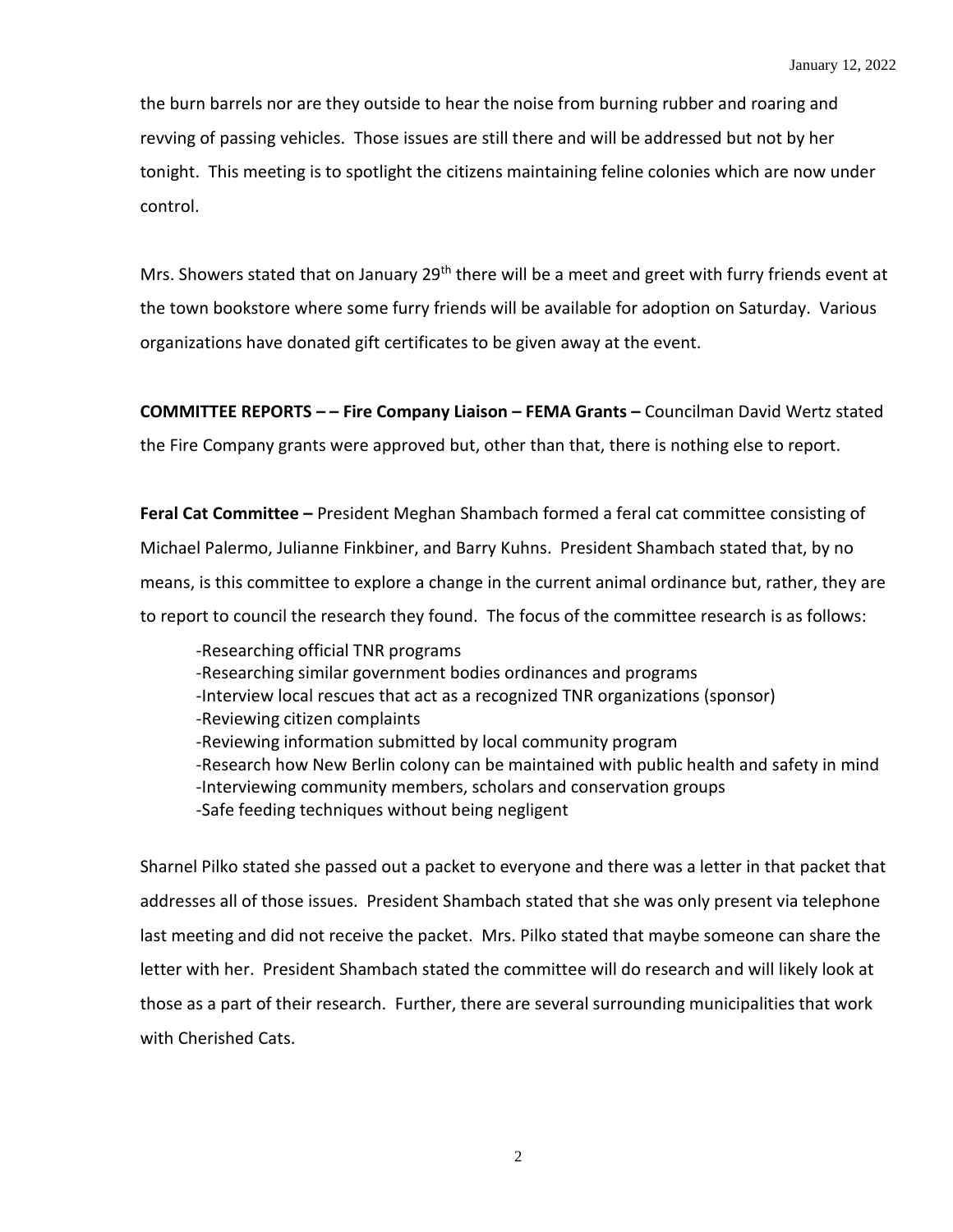Discussed was that there are not members of the community on the committee but that does not exclude council from speaking with them as part of their research. Also discussed was that the committee will bring unbiased information to council but is not charged with making a decision on an ordinance.

Mrs. Pilko next asked if she could assume that there will some type of funding coming from the Borough for feral cats. President Shambach stated that she has no idea so she will not say one way or another about that.

**POLICE REPORT – December 2021 Police Report –** The December 2021 Police Report was reviewed.

**2018 Ford Explorer –** The 2018 Ford Explorer has been outfitted with New Berlin graphics. It will be scheduled for an equipment install as soon as everything comes in and Keystone Communications has availability in their schedule to do so.

**STREET SUPERVISORS REPORT –** There was no report given in the Street Department Supervisor's absence.

**MAYOR'S REPORT** – Mayor Benfer stated that there was need for a police committee this month and it proved beneficial.

Mayor Benfer also stated that he agrees with what Mr. Benjo said during the visitor comment period about working together as a community. When roughly 1,000 people are in a community, not everyone will agree but there is a need to put differences aside and come together.

**SOLICITORS REPORT –** The solicitor had nothing to report.

**MUNICIPAL AUTHORITY REPORT – Minutes –** There were no questions regarding the minutes.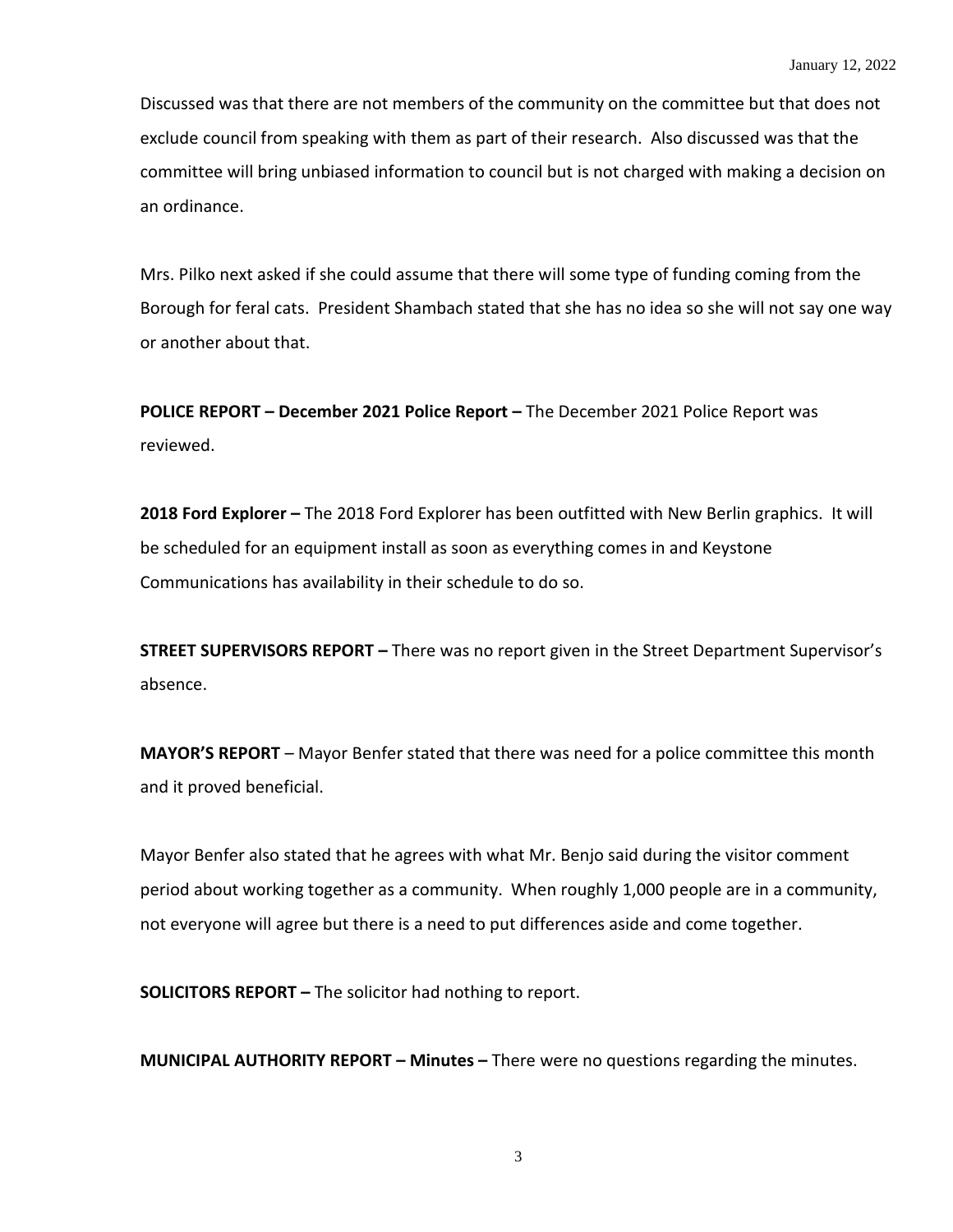**SECRETARY/TREASURER REPORT - Balance – General Fund –** The Secretary/Treasurer reported the balance in the general fund as \$62,635.94. That balance still includes 50% of the American Rescue Plan Funds.

**End of 2021 General PLGIT Balance** – The end of the year General PLGIT balance was reported as \$60,908.42.

**Estimated January 2022 General Fund PLGIT REPORT** – A PLGIT Report showing January 2022 General Fund showed an estimated January 2022 balance of \$93,658.42 was given to council. The balance is estimated depending on the January 2022 interest generated in the account. The bank statement has not yet been received so the interest is estimated. The report also showed several end of the year transfers into the account totaling \$32,750.00 and a transfer out of the account totaling \$16,948.46. Transfers were made according to the budgeted savings and planned expenditures.

**Liquid Fuels PLGIT Balance –** The Secretary/Treasurer reported the Liquid Fuels PLGIT fund balance as \$142,995.79.

**Auditor -** An additional auditor is still needed to audit the 2021 Borough finances. If an auditor is not appointed, a CPA will need to be hired via approval of council. That process could take some time and the audit is due to DCED by April 15<sup>th</sup>.

**READING AND SIGNING OF BILLS/PAYROLL** – Councilwoman Julianne Finkbiner made a motion to pay the bills with any additions. Vice-President Barry Kuhns made a 2nd to the motion. Vote was taken with all in favor, and none opposed. Motion carried.

## **BILLS TO BE PAID – GENERAL FUND**

| $M&T$ Bank – Service Charge | 25.00  |
|-----------------------------|--------|
| Curt Keister                | 218.74 |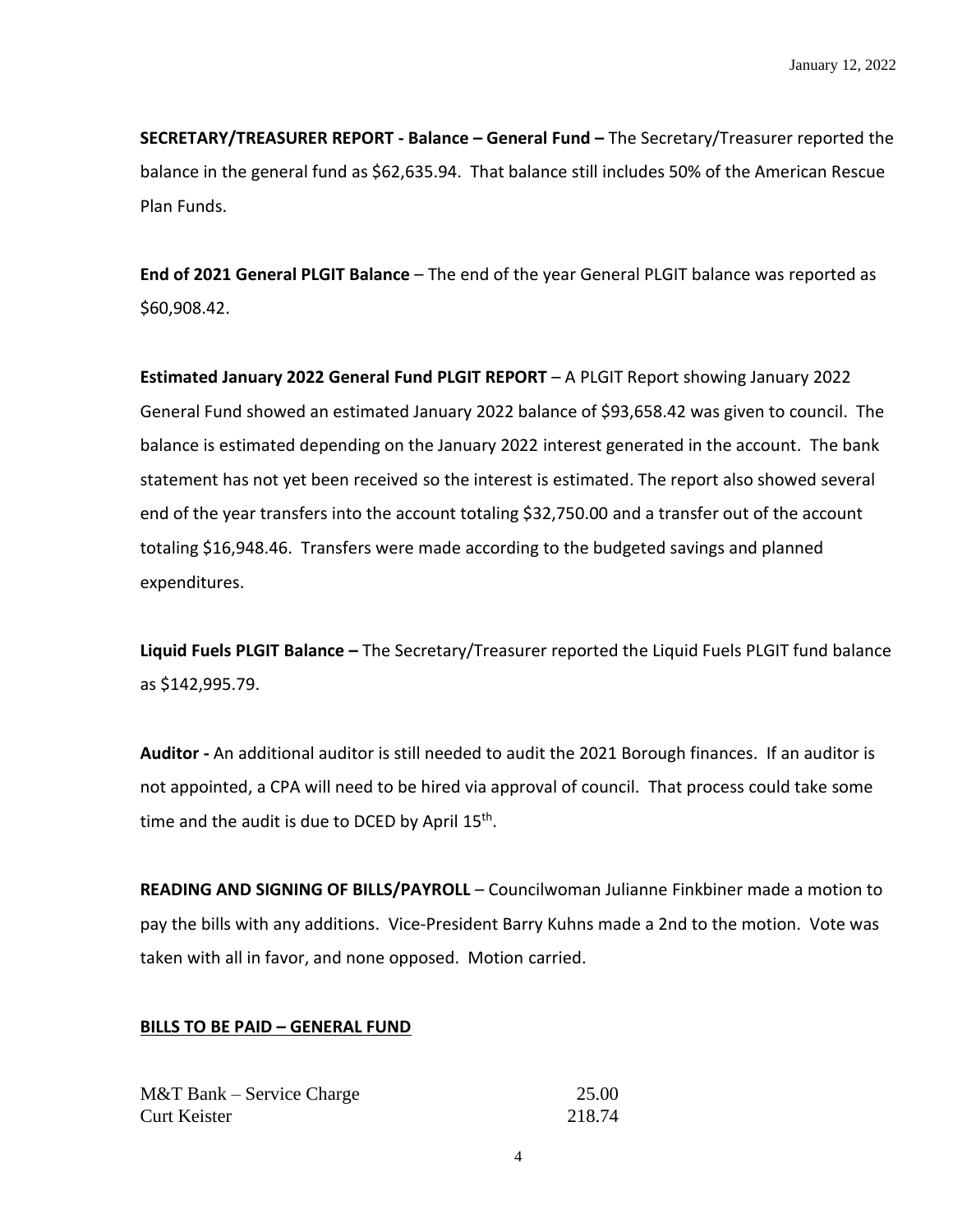| George Geise                  | 322.12   |
|-------------------------------|----------|
| Jason Engleman                | 50.49    |
| Joshua Dreisbach              | 519.27   |
| <b>Martez Faulkner</b>        | 167.33   |
| <b>Michael Mattocks</b>       | 315.08   |
| Rebecca Witmer                | 2,747.53 |
| <b>Rex Solomon</b>            | 142.00   |
| <b>Riley Bremigen</b>         | 104.80   |
| <b>Rodney Styers</b>          | 32.09    |
| William Stamm                 | 104.94   |
| B.S.& B. Repair               | 90.16    |
| Cardmember Service            | 626.70   |
| <b>Coles Hardware</b>         | 84.54    |
| H.A. Thomson Company          | 350.00   |
| Hometown Disposal, lp         | 77.90    |
| <b>Kim Barton</b>             | 110.00   |
| <b>NAPA Auto Parts</b>        | 6.99     |
| PP&L                          | 956.06   |
| S.J. Eaton Plumbing & Heating | 177.91   |
| <b>Atlantic Tactical</b>      | 421.27   |
| The Daily Item                | 70.95    |
| Windstream                    | 410.14   |
| PA UC                         | 18.11    |
| DE LANGE Landen Financial     | 79.57    |
| H.A. Thomson Company          | 324.00   |
| Phil Miller's Electric        | 100.00   |
| Martin's Small Engine Repair  | 72.60    |
| PP&L                          | 511.40   |
| <b>AT&amp;T Mobility</b>      | 2,795.97 |
| <b>Hoover Tractor</b>         | 277.11   |
|                               |          |

TOTAL 12,310.66

**OLD BUSINESS – Hobbins Lumber** – The lumber company will be timbering trees on the mountain and will stage their equipment at the mountain brush site. The equipment will be out of the way so residents can continue to use the brush area. The street department was notified about the equipment being staged there.

**NEW BUSINESS – Communications Upgrade Grant – Resolution -** New Berlin was encouraged to apply for a grant to upgrade police radios. Central Susquehanna Regional 911 has plans to change from analog to digital frequencies in the next few years. The current radios will not work on digital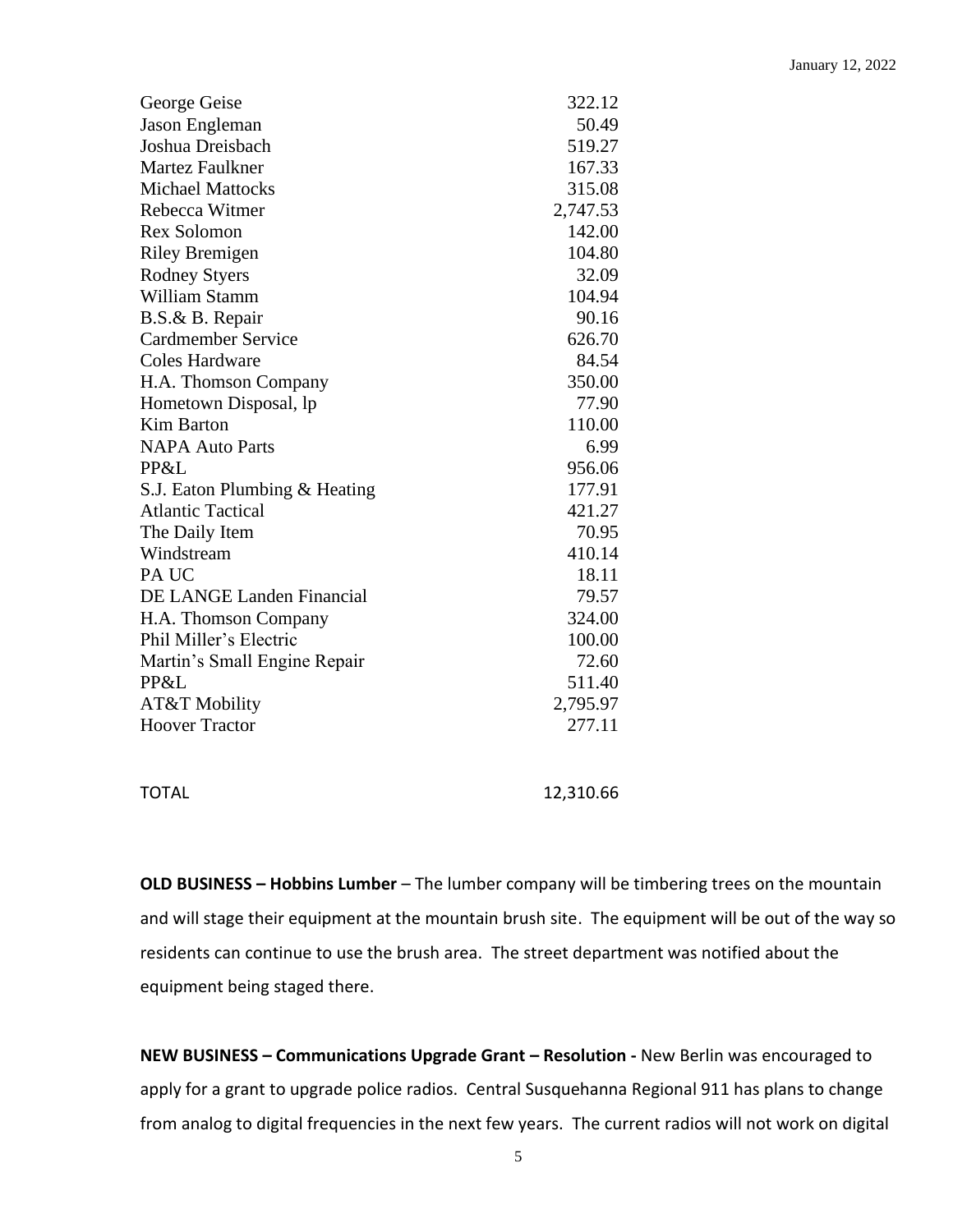frequencies. The grant is for \$25,000 which will not cover the entire cost but more grant funds can be sought at a later time for the remaining cost of the equipment upgrade. The grant requires the borough council pass a Resolution authorizing the application for the grant and a letter of commitment if council so desires to apply. There may be some matching funds needed but the match should not be much compared to the grant award.

**Motion – DCED Keystone Communities Grant** – Councilwoman Julianne Finkbiner made a motion to pass a resolution to apply for the DCED Grant and do a letter of commitment for the same. Councilman David Wertz made a 2<sup>nd</sup> to the motion. Vote was taken with all in favor and none opposed. Motion carried.

**Grant for Body Cameras –** The federal grant funds for the police department was not awarded.

**Executive Session – Police Department Personnel -** An executive session was held at 7:43pm with All of council, the solicitor, Chief of Police Joshua Dreisbach, and Rebecca Witmer, Secretary/Treasurer were in attendance. The executive session ended at 8:07pm and the regular session resumed.

**Motion – Officer Bremigen Employment -** Councilman Michael Palermo made a motion to no longer retain Officer Bremigen's Probationary Status Probationary Police Officer Bremigen [*sic*] from employment with the New Berlin Police Department due to him not being a good fit for New Berlin. Councilman David Wertz made a 2<sup>nd</sup> to the motion. Vote was taken with all in favor and none opposed. Motion carried.

**Street Department Employment –** Whether or not the Borough should seek additional hires for the street department was discussed. Also discussed was who is designated to call personnel out when it is time to plow. The personnel committee will meet with the Street Department Supervisor before the next meeting.

6